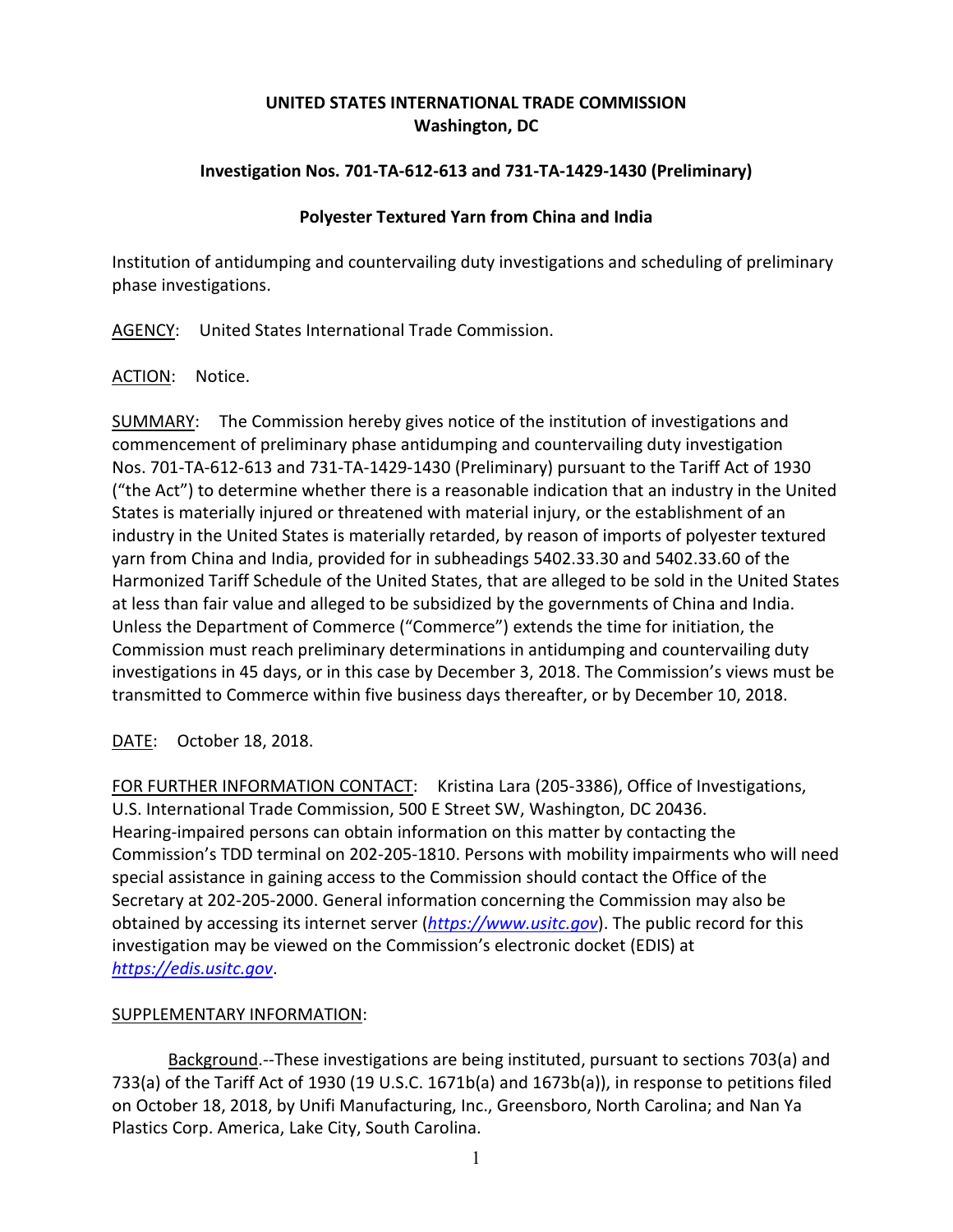For further information concerning the conduct of these investigations and rules of general application, consult the Commission's Rules of Practice and Procedure, part 201, subparts A and B (19 CFR part 201), and part 207, subparts A and B (19 CFR part 207).

Participation in the investigations and public service list.--Persons (other than petitioners) wishing to participate in the investigations as parties must file an entry of appearance with the Secretary to the Commission, as provided in sections 201.11 and 207.10 of the Commission's rules, not later than seven days after publication of this notice in the *Federal Register*. Industrial users and (if the merchandise under investigation is sold at the retail level) representative consumer organizations have the right to appear as parties in Commission antidumping duty and countervailing duty investigations. The Secretary will prepare a public service list containing the names and addresses of all persons, or their representatives, who are parties to these investigations upon the expiration of the period for filing entries of appearance.

Limited disclosure of business proprietary information (BPI) under an administrative protective order (APO) and BPI service list.--Pursuant to section 207.7(a) of the Commission's rules, the Secretary will make BPI gathered in these investigations available to authorized applicants representing interested parties (as defined in 19 U.S.C. 1677(9)) who are parties to the investigations under the APO issued in the investigations, provided that the application is made not later than seven days after the publication of this notice in the *Federal Register*. A separate service list will be maintained by the Secretary for those parties authorized to receive BPI under the APO.

Conference.--The Commission's Director of Investigations has scheduled a conference in connection with these investigations for 9:30 a.m. on Thursday, November 8, 2018, at the U.S. International Trade Commission Building, 500 E Street SW, Washington, DC. Requests to appear at the conference should be emailed to [preliminaryconferences@usitc.gov](mailto:preliminaryconferences@usitc.gov) (DO NOT FILE ON EDIS) on or before November 6, 2018. Parties in support of the imposition of countervailing and antidumping duties in these investigations and parties in opposition to the imposition of such duties will each be collectively allocated one hour within which to make an oral presentation at the conference. A nonparty who has testimony that may aid the Commission's deliberations may request permission to present a short statement at the conference.

Written submissions.--As provided in sections 201.8 and 207.15 of the Commission's rules, any person may submit to the Commission on or before November 14, 2018, a written brief containing information and arguments pertinent to the subject matter of the investigations. Parties may file written testimony in connection with their presentation at the conference. All written submissions must conform with the provisions of section 201.8 of the Commission's rules; any submissions that contain BPI must also conform with the requirements of sections 201.6, 207.3, and 207.7 of the Commission's rules. The [Commission's Handbook on](http://www.usitc.gov/secretary/documents/handbook_on_filing_procedures.pdf)  [E-Filing,](http://www.usitc.gov/secretary/documents/handbook_on_filing_procedures.pdf) available on the Commission's website at [https://edis.usitc.gov,](https://edis.usitc.gov/) elaborates upon the Commission's rules with respect to electronic filing.